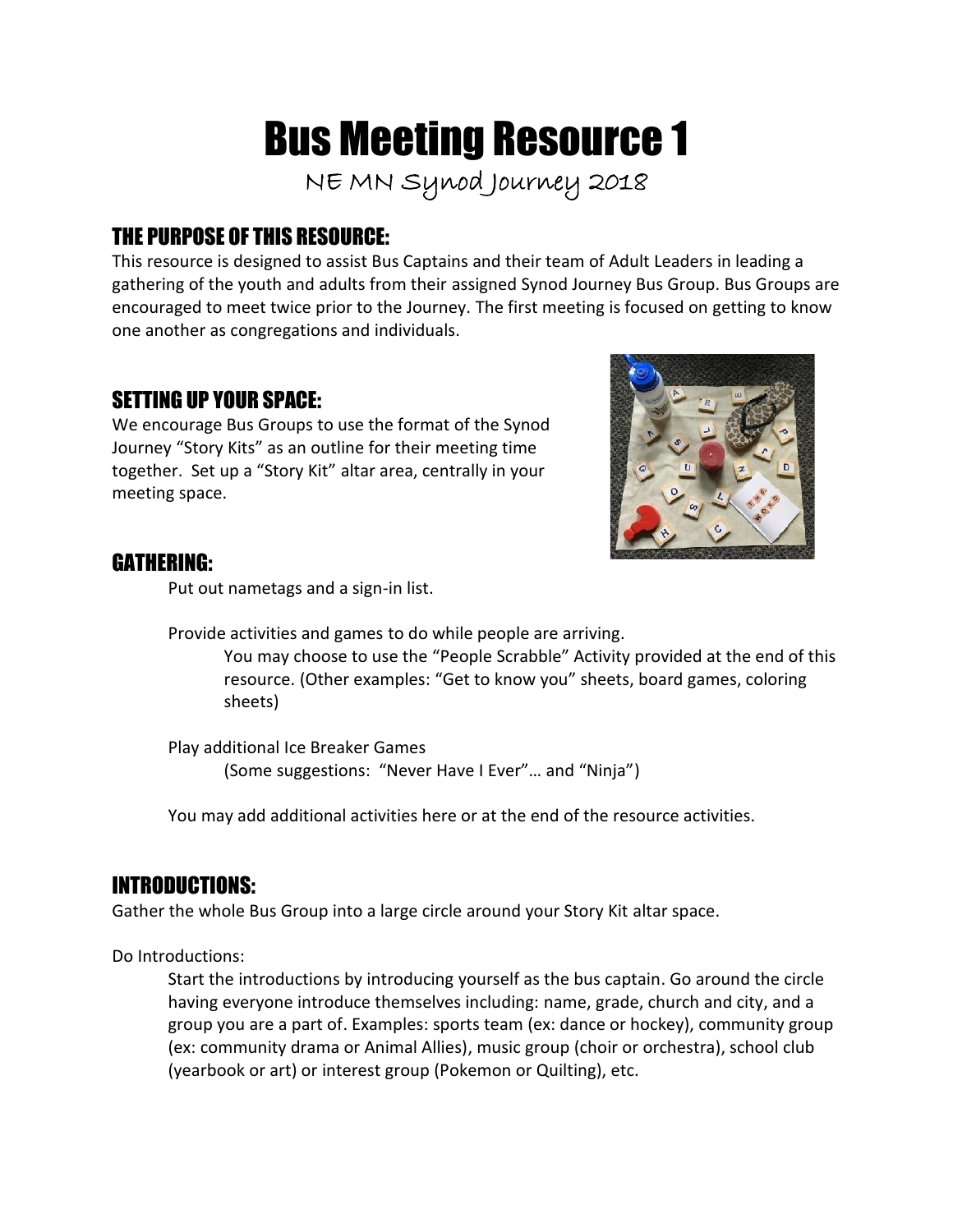#### THE TILES:

Leader: **We gather together as God's people, intentionally seeking a word from God, believing that God's word has the power to change us.** *Use the letter tiles to spell out the word "GROUP". (You may choose to use bigger sheets of paper to represent the letter tiles).* **Today we celebrate that God has called us together as a bus group and we look forward to all that lies ahead.**

#### LIGHT THE CANDLE

Leader**: We light the candle to remind us of God's presence with our group as we prepare in the months ahead and as we travel on the Journey together.**

# ENCOUNTER THE WORD

*(If you are a large group you may choose to break into small groups)*

Using the Story Kit "The Word" book, read the story of Phillip and the Eunuch. You may choose to have youth play different roles and act it out as it is being read.

Leader: **Phillip and this Ethiopian were coming from different places. They were two incredibly different people from completely different backgrounds. However, not until they come together does this story evolve. Both Philip and the Eunuch experience God through their time together.**

*Pass out "road" sheets. Have each participant (youth and adult) fill out their roads. What roads have you traveled to get here?*

*What big (or small) moments in your life have helped to bring you to where you are today? Fill in the roads with a few (or many) paths that have brought you to the place you are at right now.*

*Once all roads have been filled out, create one road all together with these roads. The roads will all line up together to show how we all have come together to meet on one journey together.*

# THE FLIP FLOP: SHARING HOLY GROUND MOMENTS

Leader: **It's important to remember that we all come from different paths and have traveled along different roads to get here. Our experiences have all been incredibly different, but we have been led here to Journey together. We hope to encounter God in our time together.**

*Pass around the flip flop. Share:* **"Where or how are you hoping to encounter God on the Journey?"** *Examples: through new friendships, working at service sites, exploring the Bible stories, hearing the speakers, through the worships, etc.*